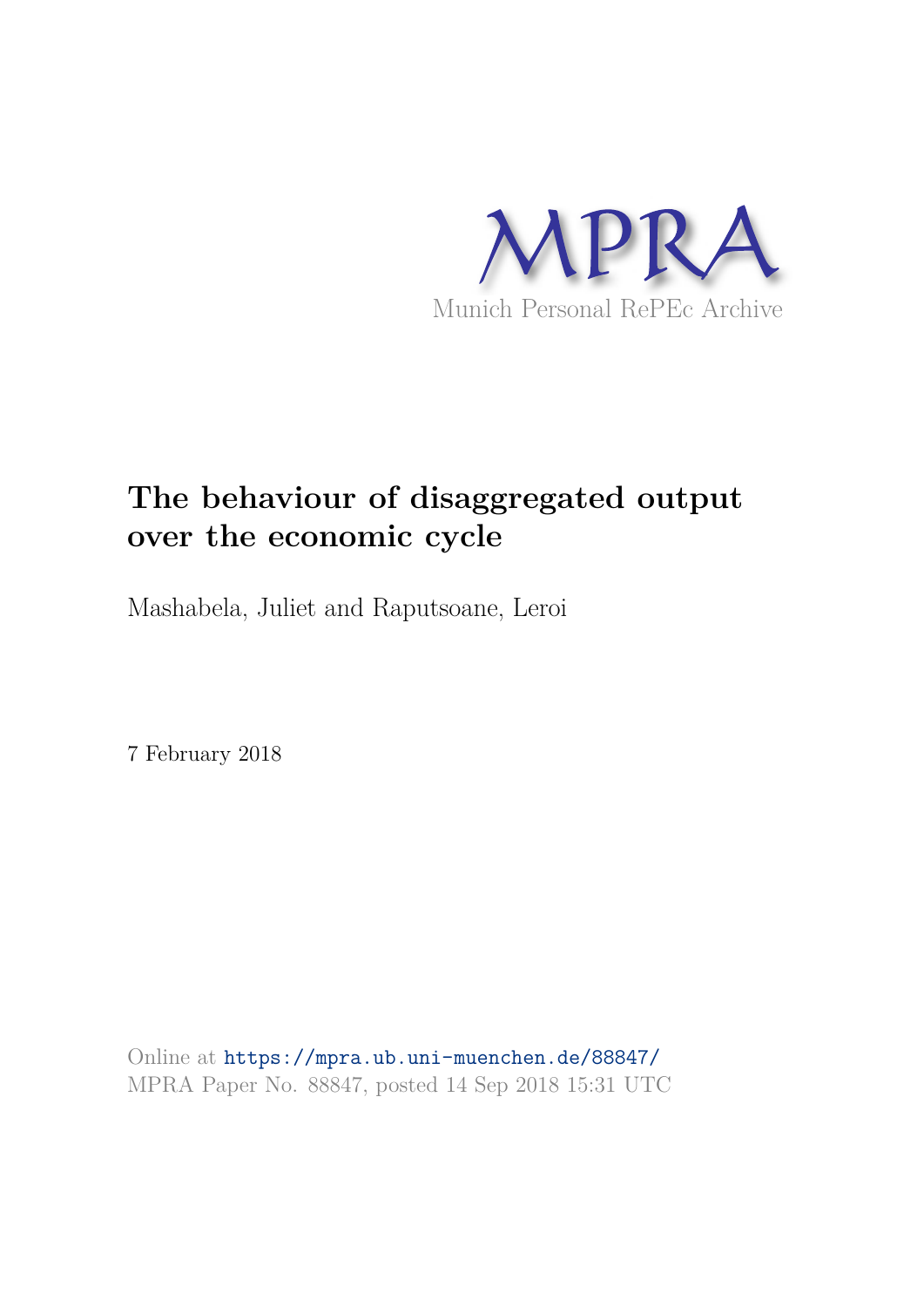# The behaviour of disaggregated output over the economic cycle

Juliet Mashabela\* and Leroi Raputsoane\*\*

September 5, 2018

#### Abstract

This study examines the behaviour of disaggregated real output over the economic cycle in South Africa. Aggregate output as well as sectoral and industry level output are decomposed into their transitory and permanent components. These components of output are then examined for their comovement with those of Aggregate output. The results of the transitory components generally show a strong positive comovement of aggregate output with output of all the economic sectors and majority of the industries. The results of the potential components generally show a weak positive comovement of Aggregate output with output of majority of the economic sectors and industries. The results particularly show a weak comovement of aggregate output and output of general government services as well as community, social and personal services sectors which highlights a laissez faire approach of government to economic management. The results also show no definite distinction of industries, such as defensive, cyclical and sensitive industries, in contrast to the finance literature.

JEL Classification: C11, D20, E32

Keywords: disaggregated output, Economic cycle, Commovement

\*Juliet Mashabela, sebolelom4@gmail.com, Johannesburg \*\*Leroi Raputsoane, lraputsoane@yahoo.com, Pretoria

### Introduction

Studying the economic cycle is a long tradition in macroeconomics. Earlier contributions on the subject include Burns and Mitchell (1946) while recent contributions include Kydland and Prescott (1990), Romer (1993) and Stock and Watson (1999). The literature on the isolation the economic cycle include Hodrick and Prescott (1997) as well as Baxter and King (1999), among others. Prominent areas of interest of this literature include the dating of the phases of the economic time series as well as isolating of the components of the economic time series. The two strands of literature elucidate the importance of the different shocks to the economy that include the demand and supply side policies, market rigidities as well as investor and consumer sentiments. The literature also, in particular, explain the effects of these shocks on the phases and components of the economic cycle. Diebold and Rudebusch (1970) as well as Romer (1993) argue that economic sectors and industries respond differently to the different economic shocks. Thus comovement of contemporaneous fluctuations of different economic sectors and industries could be because they are partially driven by common shocks due to the factors that include economic policy, investment and consumption decisions.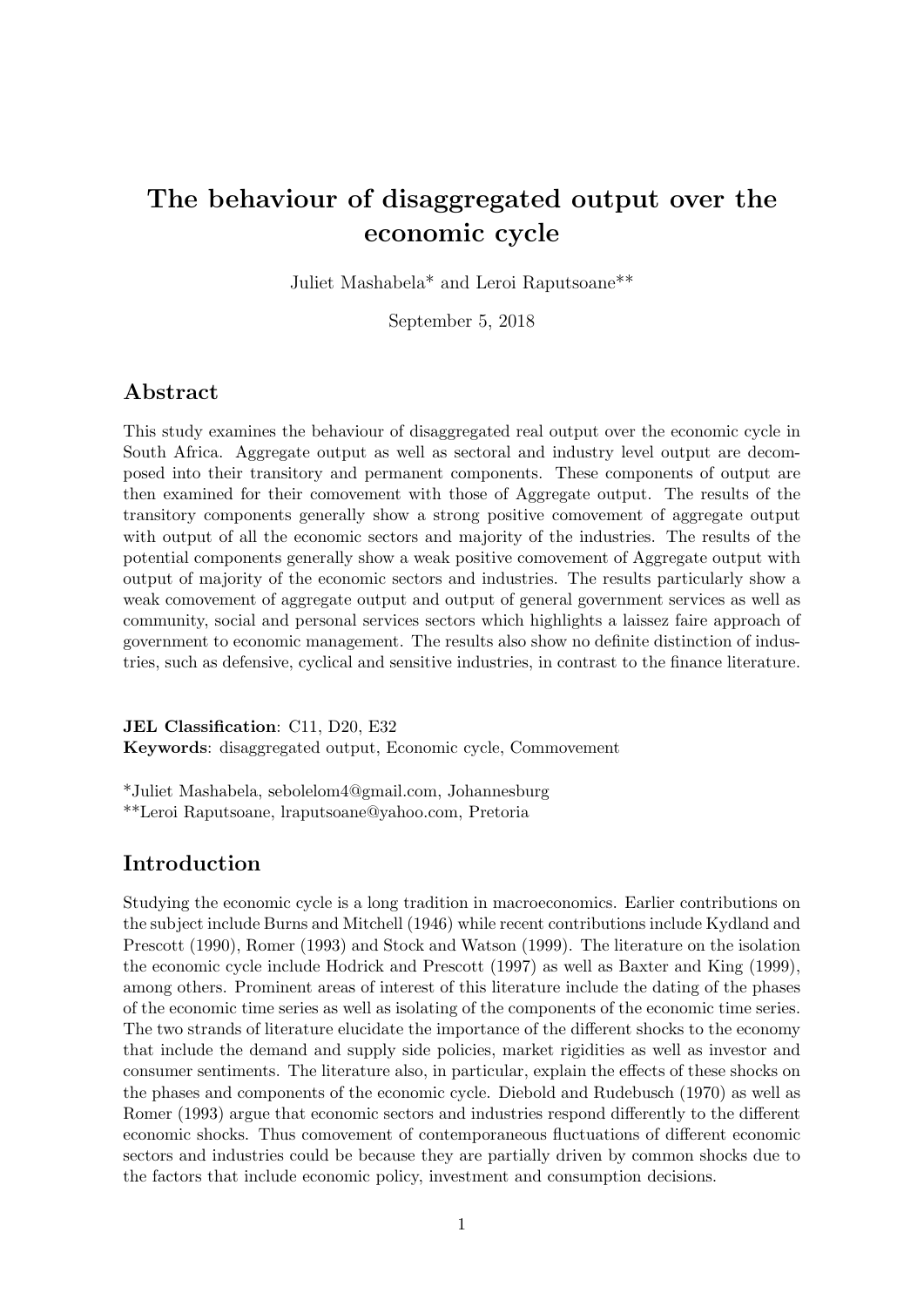Calibrating policy formulation as well as investment and consumption decisions to economic fluctuations necessitates an understanding of how different industries behave relative to the economic cycle. For instance, the European Central Bank (ECB). (2012) and Morgan Stanley Capital International (MSCI). (2014) asserts that the investment literature distinguishes between types of industries, categorised into defensive, cyclical and sensitive industries, by how they respond to economic fluctuations. Endogenous and exogenous shocks drive the phases of the economic cycle where the short term cycle is determined by demand side shocks while the long term cycle is determined by supply side shocks. The short term economic fluctuations, or idiosyncratic shocks, emanate from changes in monetary, financial and fiscal policies, consumer and business sentiment and labour market flexibility, or nominal rigidities. The long term economic fluctuations, or permanent shocks, emanate from changes in investment, innovation, technological advancement, privatisation, deregulation and multilateral agreements. The discussion on macroeconomic shocks can be found in (Nelson and Plosser, 1982), Kydland and Prescott (1990), Nelson (2005) and Christiano et al. (2005) while Diebold and Rudebusch (1970), Blanchard et al. (1986) and Campbell and Mankiw (1987) discuss the interaction of macroeconomic policy and the economic cycle.

This study examines the behaviour of disaggregated real output over the economic cycle in South Africa. Aggregate output as well as sectoral and industry level output are decomposed into their transitory and potential components. These components of sectoral and industry level output are then examined for their comovement with those of aggregate output, which approximates the total economy. The aim is to uncover the similarities as well as the differences in fluctuations, or procyclicality as opposed to countercyclicality, of sectoral and industry level output relative to output of the total economy over the short and long term horizons. This is important because economic policy formulation as well as investment and consumption decision making to influence the macroeconomic fluctuations of the economy could have undesired results to the microeconomic fluctuations of the economy. This is particularly relevant for the economic sectors and industries whose fluctuations do not match the fluctuations of the total economy overtime. Thus, the paper is of particular interest to policy makers in that it promotes coherent sectoral and industry level policy formulation, together with investment and consumption decision making, in the economy.

The paper is organised as follows. Next is the discussion of the data. Then is the specification of the empirical model. This is followed by presentation of the empirical results and the discussion of the possible policy implications. Last is the conclusion.

#### Data

The study uses data from Statistics South Africa spanning the period 1994 to 2015. The data comprises aggregate output, as well as real output of 3 main sectors and 10 industries. This is consistent with Statistics South Africa's Standard Industrial Classification (SIC) of all economic activities of 2012. The 3 main sectors are the primary sector, secondary sector and the tertiary sector. The 10 main industries are agriculture, forestry and fishing and mining and quarrying which constitute the primary sector. Manufacturing, electricity, gas and water as well as construction make up the secondary sector. Wholesale, trade, catering and accommodation, transport, storage and communication as well as finance, real estate and business services represent the tertiary sector. General government services as well as community, social and personal services are excluded from the sectoral classification. Real output of the total economy, 3 economic sectors and 10 economic industries is measured as real value added. Aggregate output as well as sectoral and industry level output are decomposed into transitory and potential components, or periodicities, to uncover the similarities and the differences in their fluctuations over the short term and long term horizons.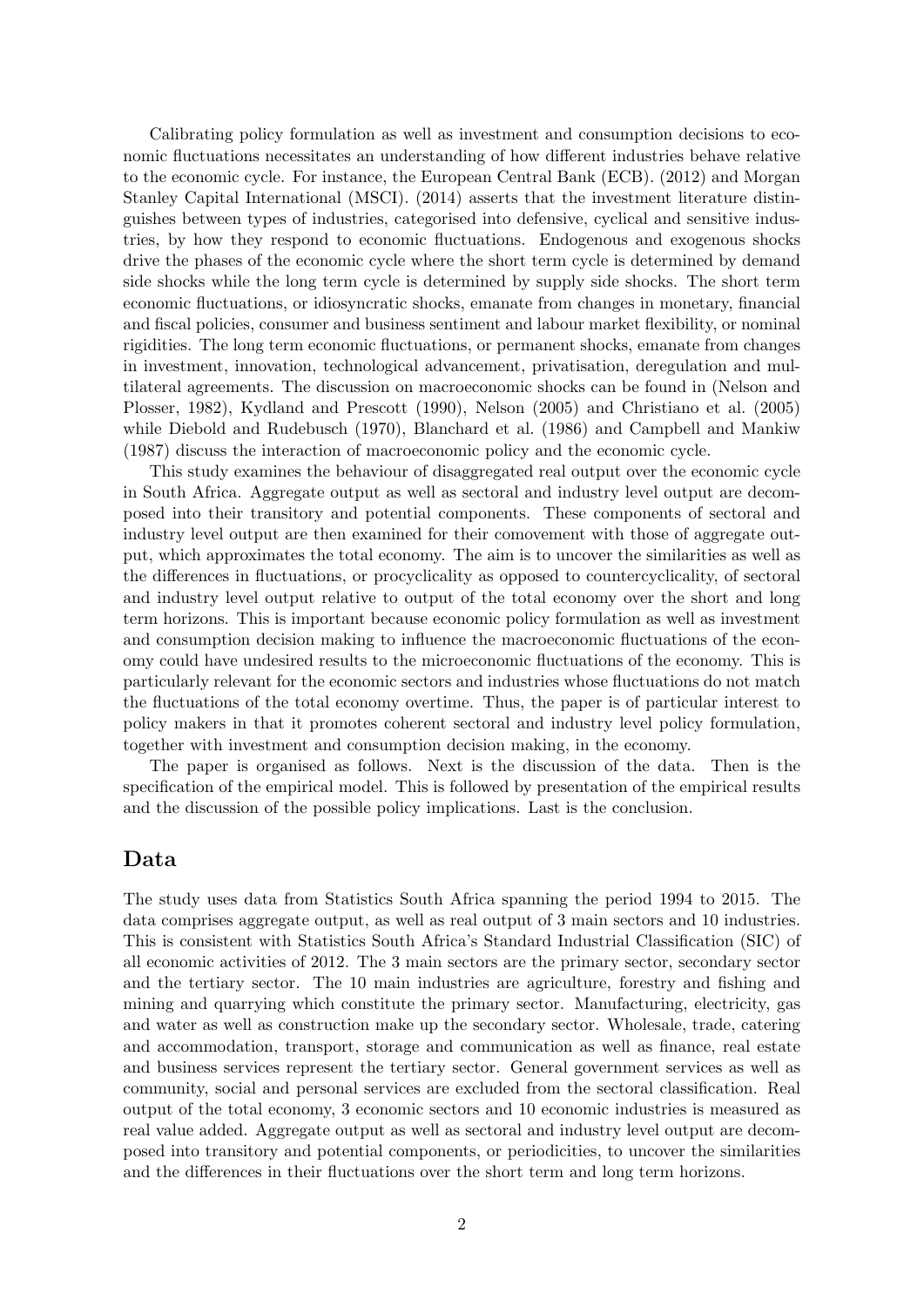The transitory and potential components, or periodicities, are achieved by first decomposing real output into the short term and the long term components using the Hodrick and Prescott (1997) filter. However, these short term and long term components still contain the volatile and the permanent components, respectively. Therefore, both the short term and the long term components are further decomposed to isolate the transitory and volatile component as well as the potential and permanent component, respectively. In this manner, the duration of the volatile component is calibrated as a period of less than 2 years, the transitory component is about 5 years, the potential component is about 10 years, while the permanent component is a period of more than 10 years. The periodicities are identified by calculating the number of years that each component data series complete a full cycle and are almost identical to those that are identified by the Business Cycle Dating Committee at the National Bureau of Economic Research (NBER). The economic cycle literature normally identifies 2 components while Baxter (1994) identifies 3 components that comprise the trend, cyclical and irregular components. The end point corrections are made to the components data series following Baxter and King (1999) as well as Kaiser and Maravall (2012).

The descriptive statistics of the transitory components are presented in Table 1. The maximum value of aggregate output is about 3.2, mainly on account of real output of the secondary sector. The minimum value of aggregate output is about -1.6, also mainly on account of the secondary sector. As a result, the standard deviation of the secondary sector is the biggest compared to those of the primary and the secondary sectors implying higher volatility. The industries that realised the highest maximum values during the sample period are construction, manufacturing, mining and quarrying, as well as electricity, gas and water. In the same period, the highest minimum values were recorded by construction, electricity, gas and water, agriculture, forestry and fishing as well as manufacturing. The mean values of all the transitory components are about 0 given that all the components data series are deviations from their long term trend values. The transitory components of agriculture, forestry and fishing, construction, electricity, gas and water as well as mining and quarrying have the biggest standard deviations compared to those of the other industries.

|               | Maximum  | Minimum     | Mean        | Std.Dev. |
|---------------|----------|-------------|-------------|----------|
| Output        | 3.172986 | $-1.621214$ | $-0.098096$ | 1.256560 |
| Primary       | 2.552061 | $-1.572883$ | $-0.045848$ | 1.172615 |
| Secondary     | 4.744619 | $-2.711067$ | $-0.101650$ | 1.924876 |
| Tertiary      | 2.928783 | $-1.541787$ | $-0.090768$ | 1.210091 |
|               | Maximum  | Minimum     | Mean        | Std.Dev. |
| Agriculture   | 3.518280 | $-4.085274$ | $-0.241664$ | 2.060928 |
| Mining        | 4.049341 | $-2.852676$ | $-0.044092$ | 1.938303 |
| Manufacturing | 5.286347 | $-3.280508$ | $-0.183558$ | 1.986714 |
| Construction  | 7.253434 | $-4.831704$ | 0.002192    | 3.372792 |
| Electricity   | 4.303795 | $-4.725057$ | 0.121428    | 2.679630 |
| Wholesale     | 2.545441 | $-1.922662$ | $-0.090028$ | 1.183899 |
| Transport     | 2.781601 | $-2.146144$ | $-0.054931$ | 1.243341 |
| Finance       | 3.628669 | $-1.639766$ | $-0.130640$ | 1.511721 |
| Government    | 2.441923 | $-2.816379$ | 0.114790    | 1.720897 |
| Community     | 2.722267 | $-1.161521$ | $-0.014114$ | 1.005249 |

Notes: Own calculations with data from Statistics South Africa. Maximum measures the the biggest real GDP growth during the sample period, Mean shows the average GDP growth, Minimum is the smallest value of GDP growth and Std.Dev. is the standard deviation of GDP growth during the sample period.

Table 1: Descriptive statistics of the transitory components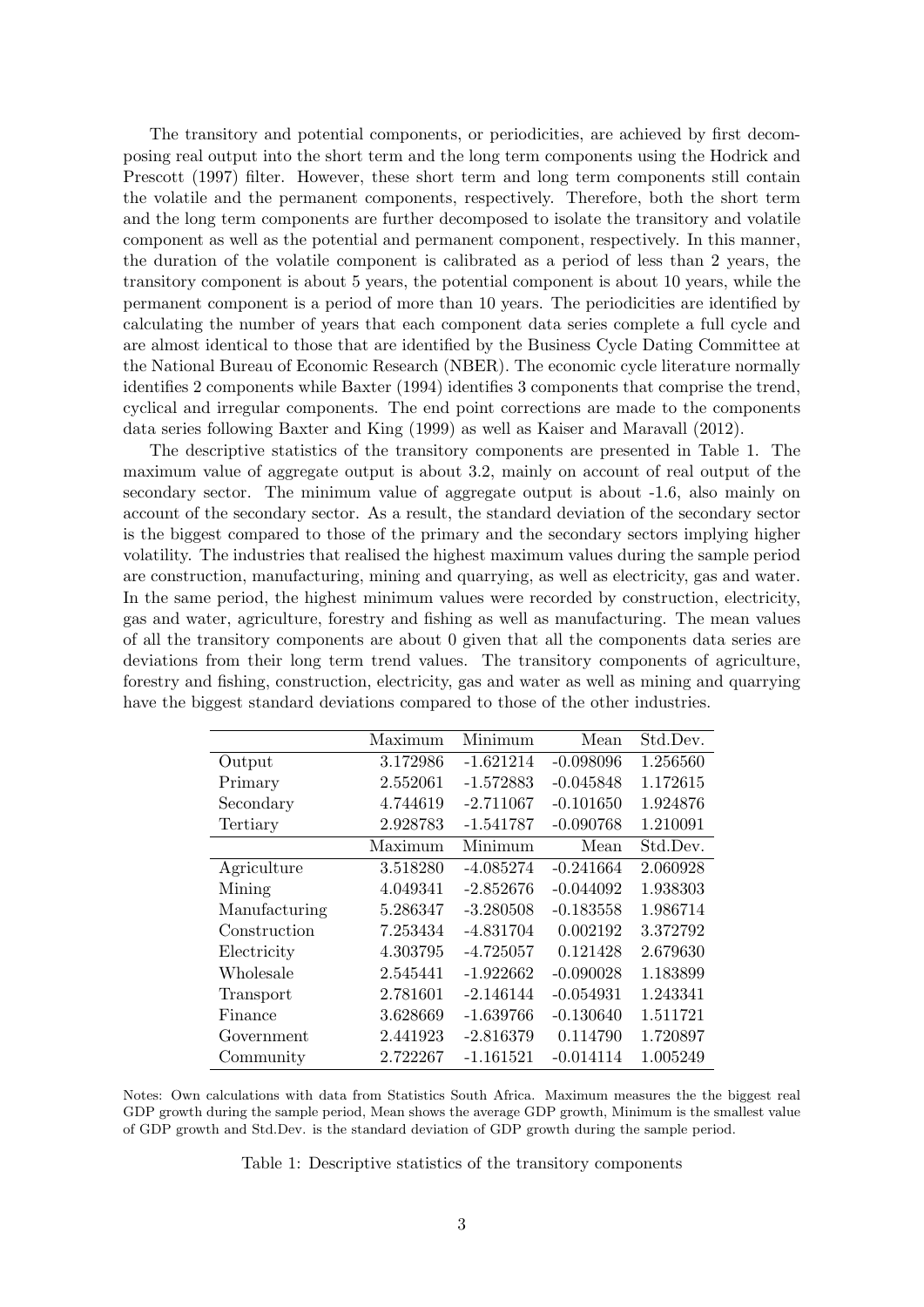The graphs of the transitory components are depicted in Figure 1. The transitory component of aggregate output increased between 1994 and 1997 and then decreased from 1998 and reached a low in late 2003. It subsequently accelerated sharply reaching an all time high in late 2008 where it fell abruptly to 2012. The steady but slow growth of the transitory component of aggregate output between 2011 and 2014 was followed by the decrease to the end of the sample. The secondary and tertiary economic sectors tend to move particularly closely with aggregate output during the sample period while the opposite is true for the primary sector. Most economic industries move closely with aggregate output, in particular, wholesale trade, catering and accommodation, transport, storage and communication as well as finance, real estate and business services while the opposite is true for agriculture, forestry and fishing, mining and quarrying as well as general government services.



Notes: Own calculations with data from Statistics South Africa. The transitory components are measured as percentage deviation and are derived by isolating the volatile component from the short term component.

Figure 1: Graphs of the transitory components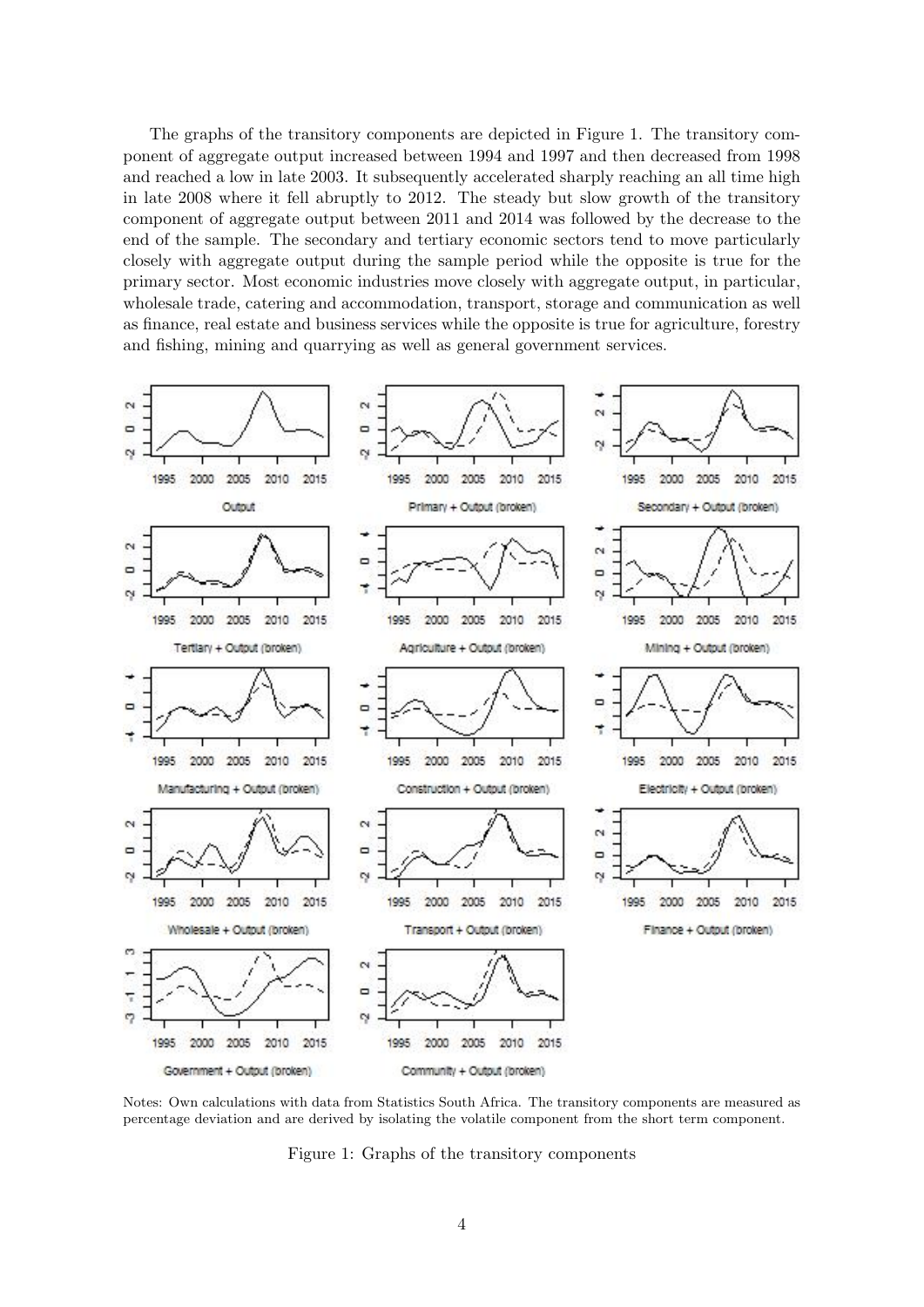The descriptive statistics of the potential components are presented in Table 1. The maximum value of the potential component of aggregate output is about 2.9 during the sample period, mainly on account of real output of the secondary and tertiary sector. The minimum value of the potential component of aggregate output is about -4.2 during the sample period, also mainly on account of the secondary and tertiary sectors. As a result, the standard deviation of the secondary and tertiary sectors are the biggest compared to those of the primary sector. The industries that realised the biggest maximum values during the sample period are construction followed by transport, storage and communication. In the same period, construction, transport, storage and communication as well as general government services realised the biggest minimum values. The standard deviation of construction as well as transport, storage and communication were the biggest. The mean values of the potential components of most of the sectors and industries are negative so that the components generally declined during the sample period and hence their importance in the economy overtime. This is particularly the case with aggregate output as well as the output of the secondary and tertiary sectors, construction and general government services.

|               | Maximum  | Minimum     | Mean        | Std.Dev. |
|---------------|----------|-------------|-------------|----------|
| Output        | 2.949241 | $-4.163779$ | $-0.483300$ | 2.826941 |
| Primary       | 0.909888 | $-1.071582$ | $-0.070624$ | 0.681454 |
| Secondary     | 3.600208 | $-4.553825$ | $-0.496826$ | 3.195914 |
| Tertiary      | 3.682544 | $-4.909600$ | $-0.480053$ | 3.411580 |
|               | Maximum  | Minimum     | Mean        | Std.Dev. |
| Agriculture   | 2.317701 | $-2.414155$ | $-0.313084$ | 1.772943 |
| Mining        | 1.180969 | $-0.776596$ | $-0.090137$ | 0.697894 |
| Manufacturing | 3.226164 | $-4.595334$ | $-0.460777$ | 2.974639 |
| Construction  | 7.402754 | $-9.393945$ | $-1.639842$ | 6.546342 |
| Electricity   | 2.289771 | $-1.215281$ | 0.769479    | 0.914985 |
| Wholesale     | 3.056353 | $-4.613468$ | $-0.638880$ | 3.053896 |
| Transport     | 4.902160 | $-5.938047$ | 0.211438    | 4.023917 |
| Finance       | 3.341365 | $-4.940533$ | $-0.804255$ | 3.321567 |
| Government    | 2.803666 | $-5.445429$ | $-1.305367$ | 2.943128 |
| Community     | 2.582072 | $-2.331560$ | 0.204188    | 1.841643 |

Notes: Own calculations with data from Statistics South Africa. Maximum measures the the biggest real GDP growth during the sample period, Mean shows the average GDP growth, Minimum is the smallest value of GDP growth and Std.Dev. is the standard deviation of GDP growth during the sample period.

Table 2: Descriptive statistics of the potential component

The graphs of the potential components are depicted in Figure 2.The potential economic cycle component decreased from 1994 and reached a low in 1998. It then increased steadily from 1999 reaching a high in 2008 where it decreased steadily to the end of the sample. As with the graphs of the transitory components, the secondary and tertiary sectors tend to move closely with aggregate output while the opposite is true for the primary sector. The industries that move closely with the potential component of aggregate output include manufacturing, wholesale, trade, catering and accommodation as well as finance, real estate and business services. The potential components of agriculture, forestry and fishing, mining and quarrying, electricity, gas and water as well as general government services do not move closely with that of aggregate output. The potential components of the primary sector, mining and quarrying as well as electricity, gas and water did not change much over the sample period contrary to construction and transport, storage and communication.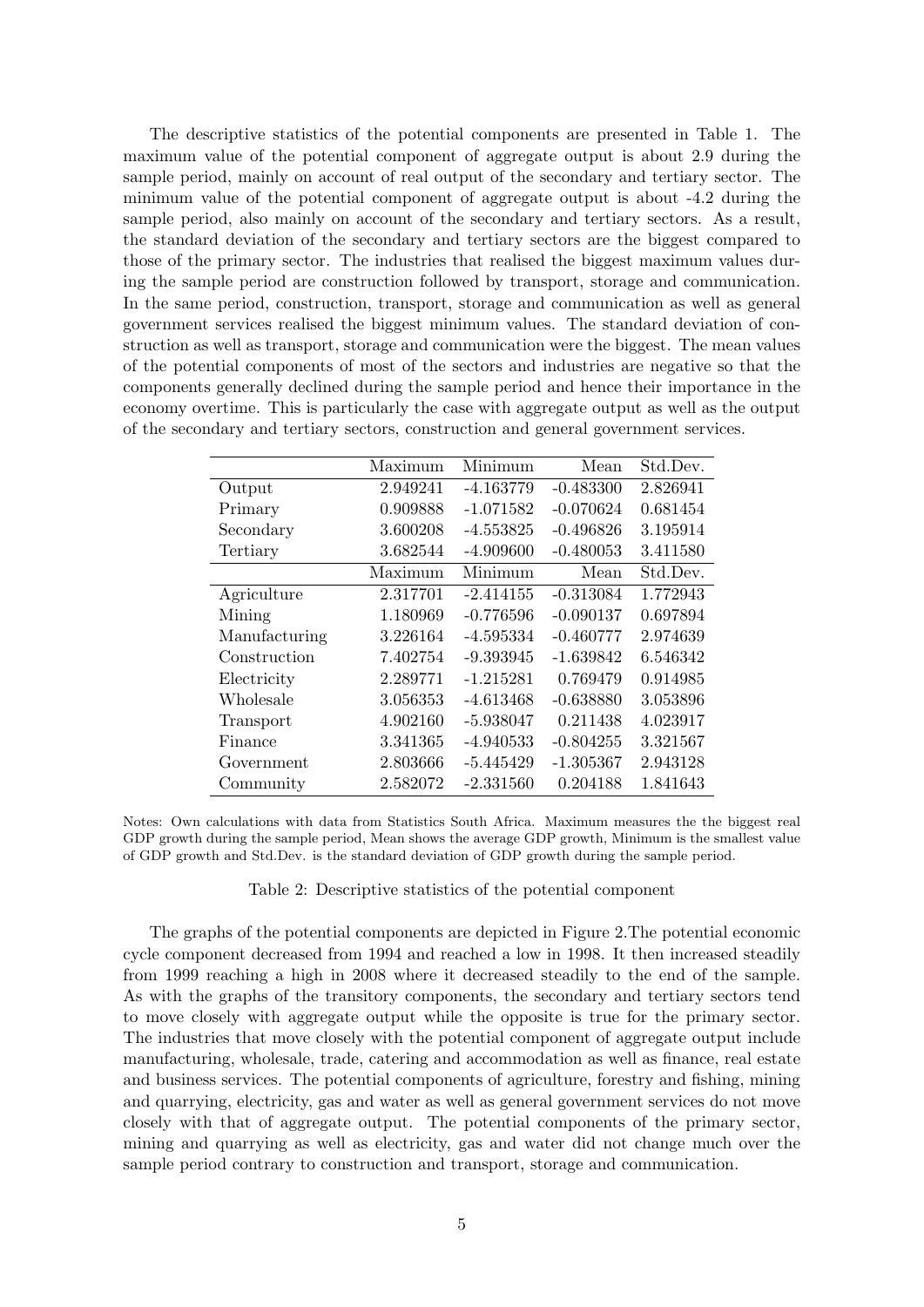

Notes: Own calculations with data from Statistics South Africa. The potential components are measured as percentage deviation and are derived by isolating the permanent component from the long term component.

Figure 2: Graphs of the potential components

## Methodology

The behaviour of disaggregated transitory and potential real output over the economic cycle is analysed using Bayesian Model Averaging (BMA). Bayesian Model Averaging (BMA) method was proposed by Leamer (1978), introduced by Bartels (1997) and is described in detail in Hoeting et al. (1999). Bayesian Model Averaging (BMA) emphasises variable importance when selecting the relevant variables in high dimensional data where information may usually be scatters through a large number of potential explanatory variables. Bayesian Model Averaging (BMA) accounts for the model uncertainty inherent in variable selection. It also overcomes the omitted variable bias by averaging over the best models providing an optimal way to capture the underlying relationships in the data. Thus, according to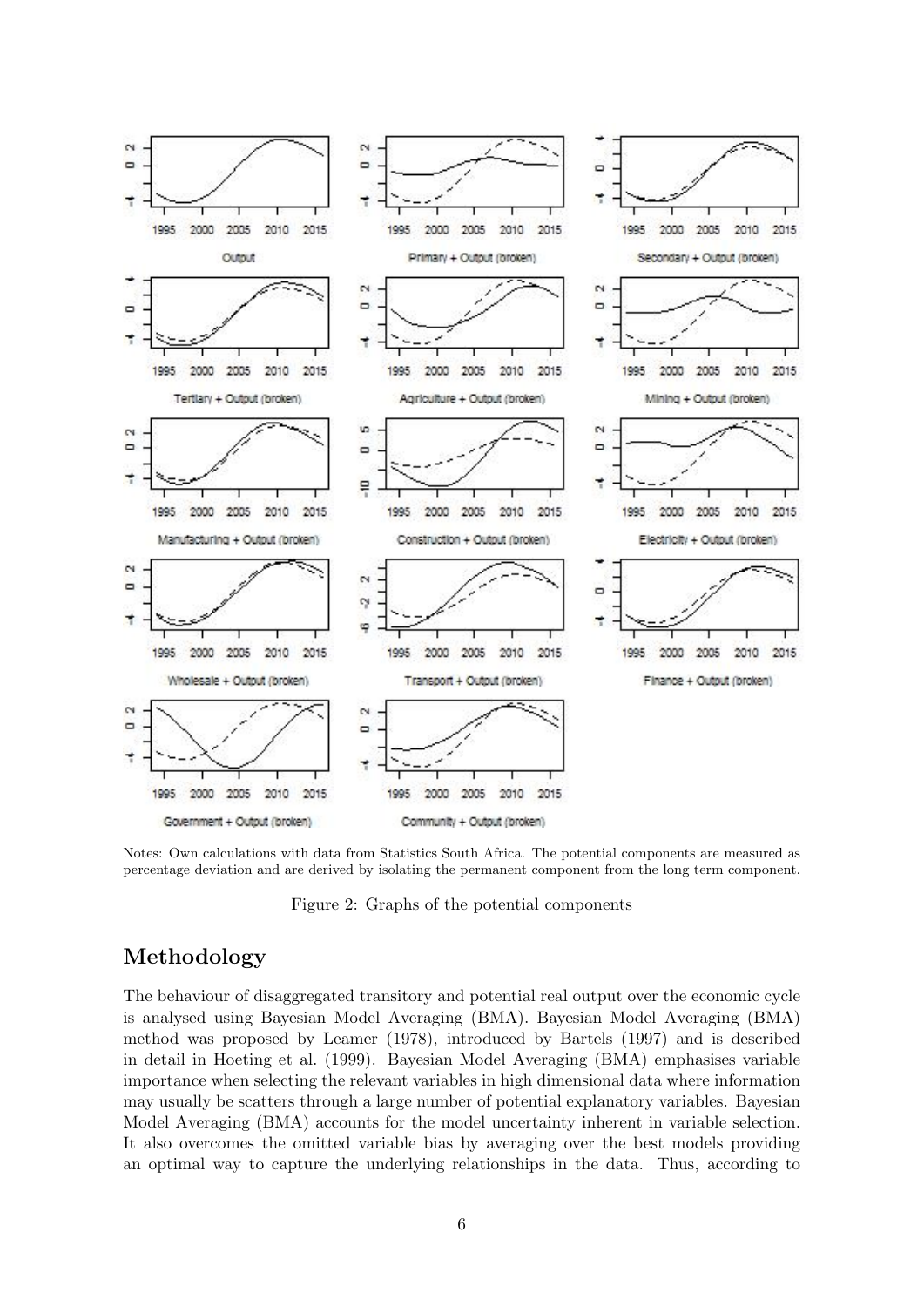Hoeting et al. (1999), Bayesian Model Averaging (BMA) efficiently minimises the estimated parameters towards the stylised representation of the data leading to sound inference.

The Bayesian Model Averaging (BMA) empirical model is specified following Feldkircher and Zeugner (2015) where the details can be found. Given a vector of the dependent variable  $y_t$ , which contains the transitory and potential components of output, and a matrix of  $\exp$ lanatory variables  $X_t$ , which contains the transitory and potential components of disaggregated real output, Bayesian Model Averaging (BMA) model is specified as follows

$$
y_t = \alpha_{\gamma t} + X_{\gamma t} \beta_{\gamma t} + \epsilon_t \quad , \quad \epsilon_t \sim N(0, \sigma^2)
$$
 (1)

where  $\alpha_{\gamma t}$  is a constant,  $\beta_{\gamma t}$  are coefficients,  $\epsilon_t$  is the error term with mean 0 and variance  $\sigma^2$ . In the event of high dimensional data, the variable selection approach estimates all the possible combinations of  $X_{\gamma_t}$  and constructs a weighted average over them to circumvent the problem of identifying the explanatory variables to include in the model. Thus  $X_{\gamma t}$  contains K variables where  $2^K$  variable combinations are estimated and hence  $2^K$  models.

The model weights for Bayesian Model Averaging (BMA) are derived from posterior model probabilities using Bayes theorem as follows

$$
p(M_{\gamma} \mid y, X) = \frac{p(y \mid M_{\gamma}, X) p(M_{\gamma})}{p(y \mid X)} = \frac{(y \mid M_{\gamma}, X) p(M_{\gamma})}{\sum_{\gamma=1}^{2^{K}} p(y \mid M_{s}, X) p(M_{s})}
$$
(2)

where  $p(M_{\gamma} | y, X)$  is the posterior model probability,  $M_{\gamma}$  is the true model,  $p(y | M_{\gamma}, X)$  is the marginal likelihood of the model,  $p(M_{\gamma})$  is prior model probability and  $p(y | X)$  is the constant integrated likelihood over all models. The Posterior Model Probability (PMP) is

$$
p(y | X) p(\beta_{\gamma} | y, X) = \sum_{\gamma=1}^{2^K} p(\beta_{\gamma} | M_{\gamma}, y, X) p(M_{\gamma} | y, X)
$$
 (3)

where  $\beta_{\gamma}$  are the parameters of the model. The unconditional coefficients of the model are

$$
E(\beta_{\gamma} | y, X) = \sum_{\gamma=1}^{2^K} p(\beta_{\gamma} | M_{\gamma}, y, X) p(M_{\gamma} | y, X)
$$
\n(4)

where the Prior Model Probability (PMP) has to be proposed based on prior knowledge or believe. According to Varian (2014), Bayesian Model Averaging (BMA) analyses models with high dimensional data revealing the interdependence among the variables hence the method leads to a new way of understanding the underlying relationships among the variables.

#### Results

The estimation method uses Bayesian statistics hence it requires the specification of the prior distributions on the model parameters and the model space, the Markov Chain Monte Carlo (MCMC) sampler, the number of draws that the sampler runs, or iterations, and the number of the first iterations, or burnins, to be omitted from the estimation results. The number of draws refers to the number of iterations that that the MCMC sampler runs. Burn ins are the number of initial iterations to be omitted in estimation. MCMC is the type of Markov chain Monte Carlo sampler to be used. Model prior is the mass on model size and g Prior is the hyper parameter that determines the degree of prior uncertainty. The following pre estimation model statistics were chosen for all estimations. The number of draws and burnins for the MCMC sampler were set to 1 000 000 and 100 000, respectively. The MCMC sampler is birthdeath while the hyper parameter on the Zellner (1986) g-prior is BRIC.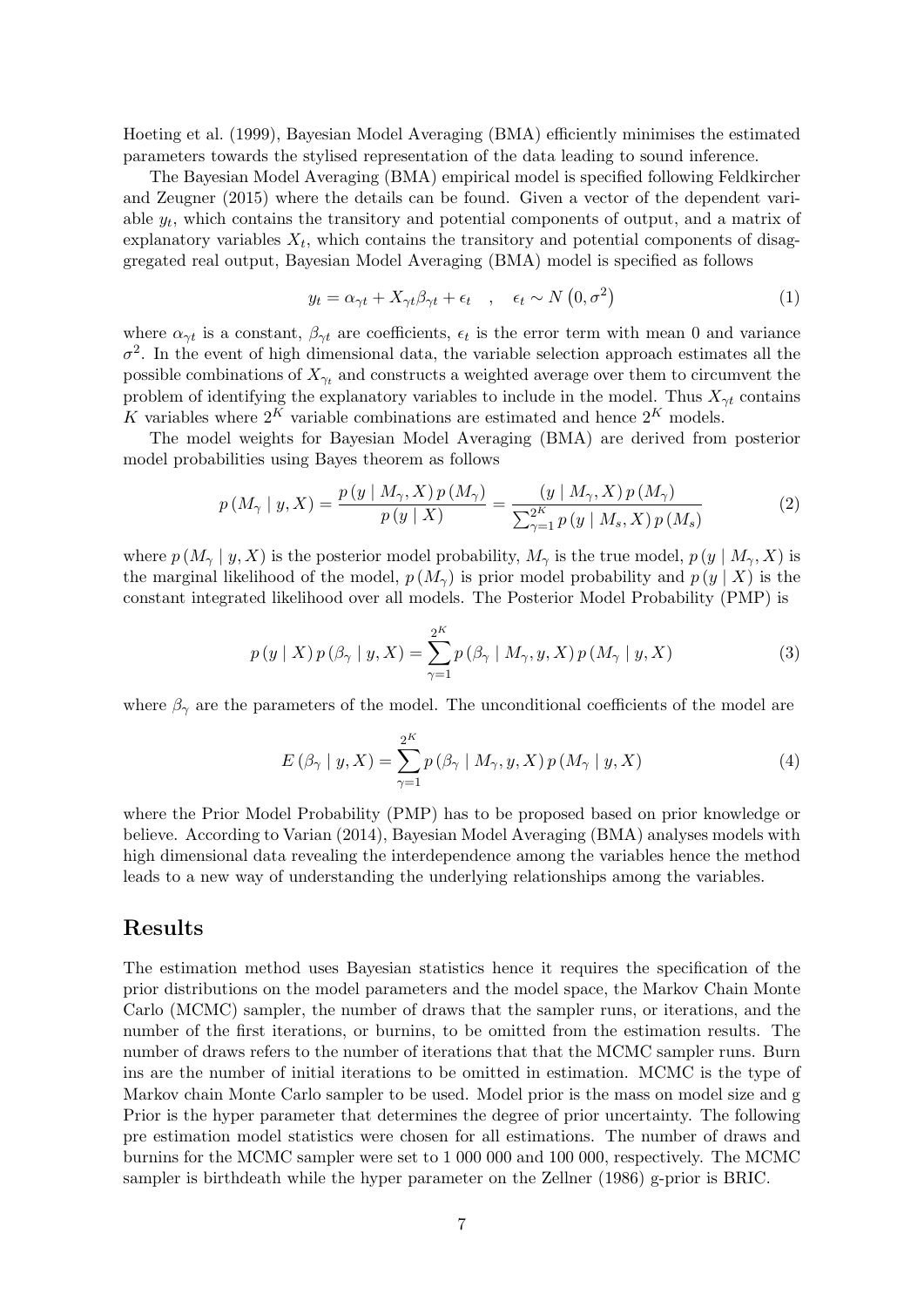The model statistics of the comovement between the transitory components are presented in Table 3. The model space is 8.000 and 1024.000 given the 3 economic sectors and 10 economic industries, respectively. The mean number of regressors, which shows the average number of regressors with relatively high probability of inclusion in the estimated models, is 2.900 for the economic sectors model and 5.329 for the economic industries model. Thus economomic sectors and the economic industries models predict about 2 and 5 variables on average, repsectively, with high probability of inclusion in the estimated models. PMP Correlation shows that the degree of convergence between the prior and the posterior model probabilities is reasonably high for all the estimated models at 1.000 for the economic sectors model and 1.000 for the economic industries model. The Shrinkage factor, which is a goodness of fit indicator, is 0.958 for the economic sectors model and is 0.990 for the economic industries model. These show an almost perfect goodness of fit for both the estimated models.

|                        |          | Economic sectors Economic industries |
|------------------------|----------|--------------------------------------|
| Model space            | 8.000000 | 1024.000                             |
| Mean regressors        | 2.909900 | 5.328800                             |
| <b>PMP</b> correlation | 1.000000 | 0.999700                             |
| Shrinkage factor       | 0.958300 | 0.990100                             |

Notes: Own calculations with data from Statistics South Africa. Model space measures the variable combinations in the estimated models. Mean Regressors are covariates with high probability of inclusion in the estimated models. PMP Correlation is the degree of convergence between the prior model probability and posterior model probability and Shrinkage Factor is the goodness of fit indicator of the estimated models.

Table 3: Model statistics of the transitory components

The results of the comovement between the transitory components are presented in Table 4. The top panel presents the results of the economic sectors while the bottom panel presents the results of the economic industries. The results of the economic sectors show a strong positive correlation between the secondary and tertiary sectors and aggregate output, while it shows a weak positive correlation of the primary sector and the aggregate output. The posterior inclusion probabilities show that the primary, secondary and tertiary sectors are included in over 90 percent of the models that explain aggregate output. The posterior mean shows that a 1 percent increase in transitory component of primary, secondary and tertiary sectors is associated with 0.133, 0.281 and 0.531 percent increase in the aggregate output, respectively. The conditional position signs of the main sectors are all 1.000, which show a 100 percent certainty of a positive relationship between output of the economic sectors and aggregate output. The results of the main economic industries show a strong correlation between the manufacturing,transport, storage and communication as well as finance, real estate and business services with the aggregate output. Mining and quarrying as well as general government services show a weak correlation with the aggregate output while agriculture, forestry and fishing show virtually no correlation with the economic cycle.

The posterior inclusion probabilities show that mining and quarrying, wholesale, retail trade and accommodation as well as finance, real estate and business services industries are included in over 70 percent of models that explain the aggregate output. The opposite is true for general government services and community, social and personal services which are included in only about 16 percent of the models that explain the aggregate output. The posterior mean shows that a 1 percent increase in the transitory component of finance, real estate and business services and manufacturing as well as wholesale, retail trade and accommodation lead to 0.28, 0.19 and 0.17 percent increase in the transitory component of the aggregate output while a similar increase in general government services and community, social and personal services is associated with virtually no increase in the aggregate output.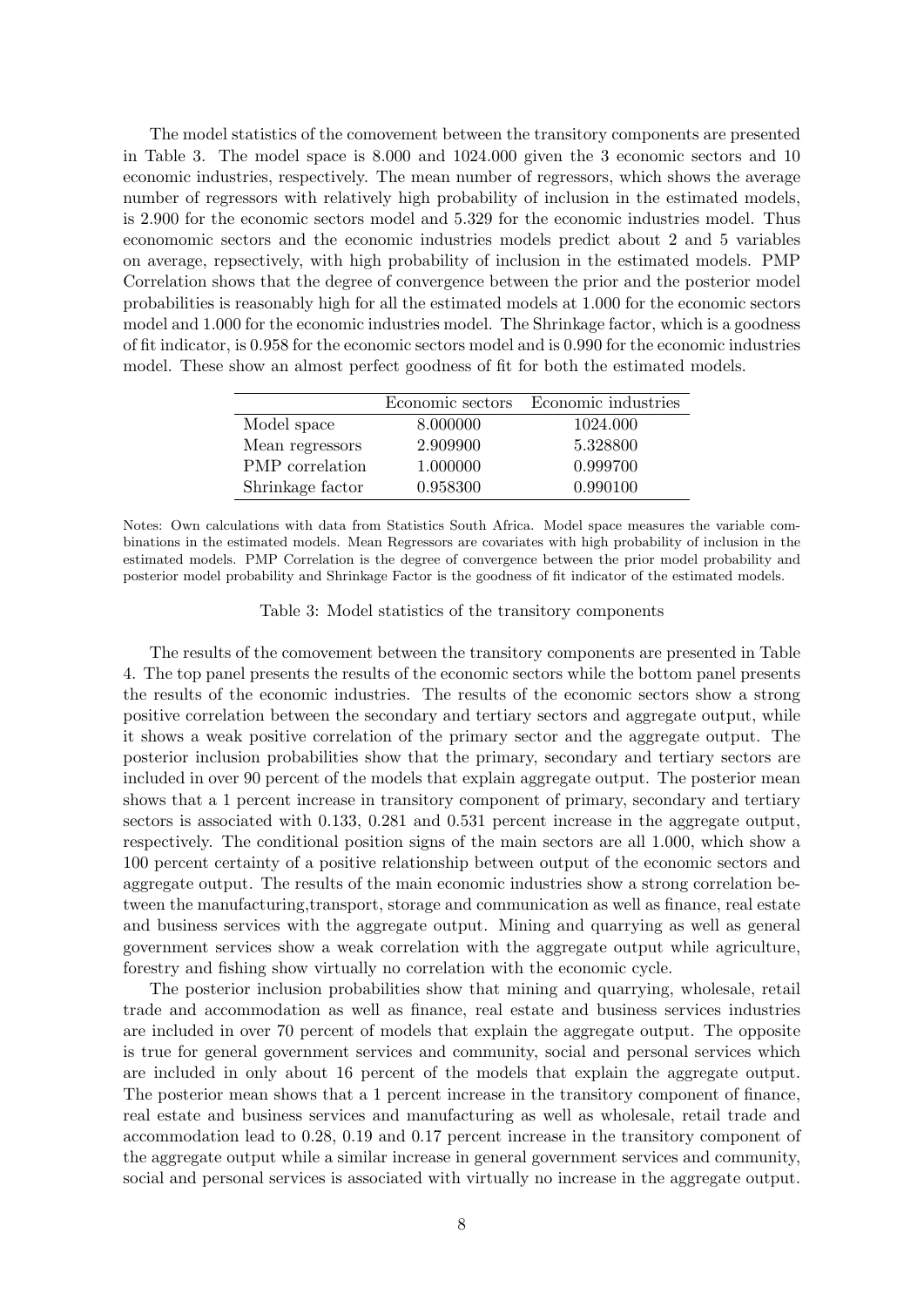The conditional position signs show a strong probability of a positive relationship between all the economic sectors and most economic industries, that include Mining and quarrying as well as finance, real estate and business services, and aggregate output. The opposite is true for agriculture, forestry and fishing as well as general government services which show a weak probability of a positive relationship with real output while community and personal services show a weak probability of a negative relationship with aggregate output.

|                     | Corr.Coef   | Post.Inc.Prob | Post.Mean   | Con.Pos.Sign |
|---------------------|-------------|---------------|-------------|--------------|
| Primary             | 0.272941    | 0.949834      | 0.133282    | 1.000000     |
| Secondary           | 0.973593    | 0.970248      | 0.280961    | 1.000000     |
| Tertiary            | 0.977752    | 0.989714      | 0.531355    | 1.000000     |
| Economic industries | Corr.Coef   | Post.Inc.Prob | Post.Mean   | Con.Pos.Sign |
| Agriculture         | $-0.015786$ | 0.492615      | 0.020723    | 0.676857     |
| Mining              | 0.228654    | 0.739346      | 0.093783    | 1.000000     |
| Manufacturing       | 0.931622    | 0.661032      | 0.185343    | 0.999991     |
| Construction        | 0.594637    | 0.503337      | 0.040920    | 0.772155     |
| Electricity         | 0.691808    | 0.558648      | 0.036152    | 0.937730     |
| Wholesale           | 0.820575    | 0.703269      | 0.170245    | 0.999989     |
| Transport           | 0.879496    | 0.603666      | 0.125681    | 0.992057     |
| Finance             | 0.935567    | 0.745828      | 0.288176    | 1.000000     |
| Government          | 0.052605    | 0.156589      | 0.000421    | 0.566291     |
| Community           | 0.883629    | 0.155750      | $-0.004840$ | 0.407801     |

Notes: Own calculations with data from Statistics South Africa. Corr.Coef is the correlation coefficient and the associated p value, Post.Inc.Prob is the posterior inclusion probability, Post.Mean is the posterior mean and the associated posterior standard deviation and Con.Pos.Sign is the probability ofpositive coefficient.

#### Table 4: Model results of the transitory components

The model statistics of the comovement between the potential components are presented in Table 5. The model space is 8.000 and 1024.000 given the 3 economic sectors and 10 economic industries, respectively, as above. The mean number of regressors, which shows the average number of regressors with relatively high probability of inclusion in the estimated models, is 1.436 for the economic sectors model and 2.347 for the economic industries model. Thus economomic sectors and the economic industries models predict about 1 and 2 variables on average, repsectively, with a high probability of inclusion in the estimated models. PMP Correlation shows that the degree of convergence between the prior and the posterior model probabilities is reasonably high for all the estimated models at 1.000 for the economic sectors model and 1.000 for the economic industries model. The Shrinkage factor, which is a goodness of fit indicator, is 0.958 for the economic sectors model and 0.990 for the economic industries model. These th show an almost perfect goodness of fit for the estimated models.

The results of the comovement between the potential components are presented in Table 6. As above, the top panel presents the results of the economic sectors while the bottom panel presents the results of the economic industries. The results of the economic sectors show a strong positive correlation between the secondary and tertiary sectors and aggregate output, while it shows a moderately strong positive correlation of the primary sector and the aggregate output. The posterior inclusion probabilities show that the primary, secondary and tertiary sectors are included in about 24 percent, 45 percent and 73 percent of the models that explain the aggregate output. The posterior mean shows that a 1 percent increase in transitory component of primary, secondary and tertiary sectors is associated with 0.052, 0.276 and 0.526 percent increase in the aggregate output, respectively. The conditional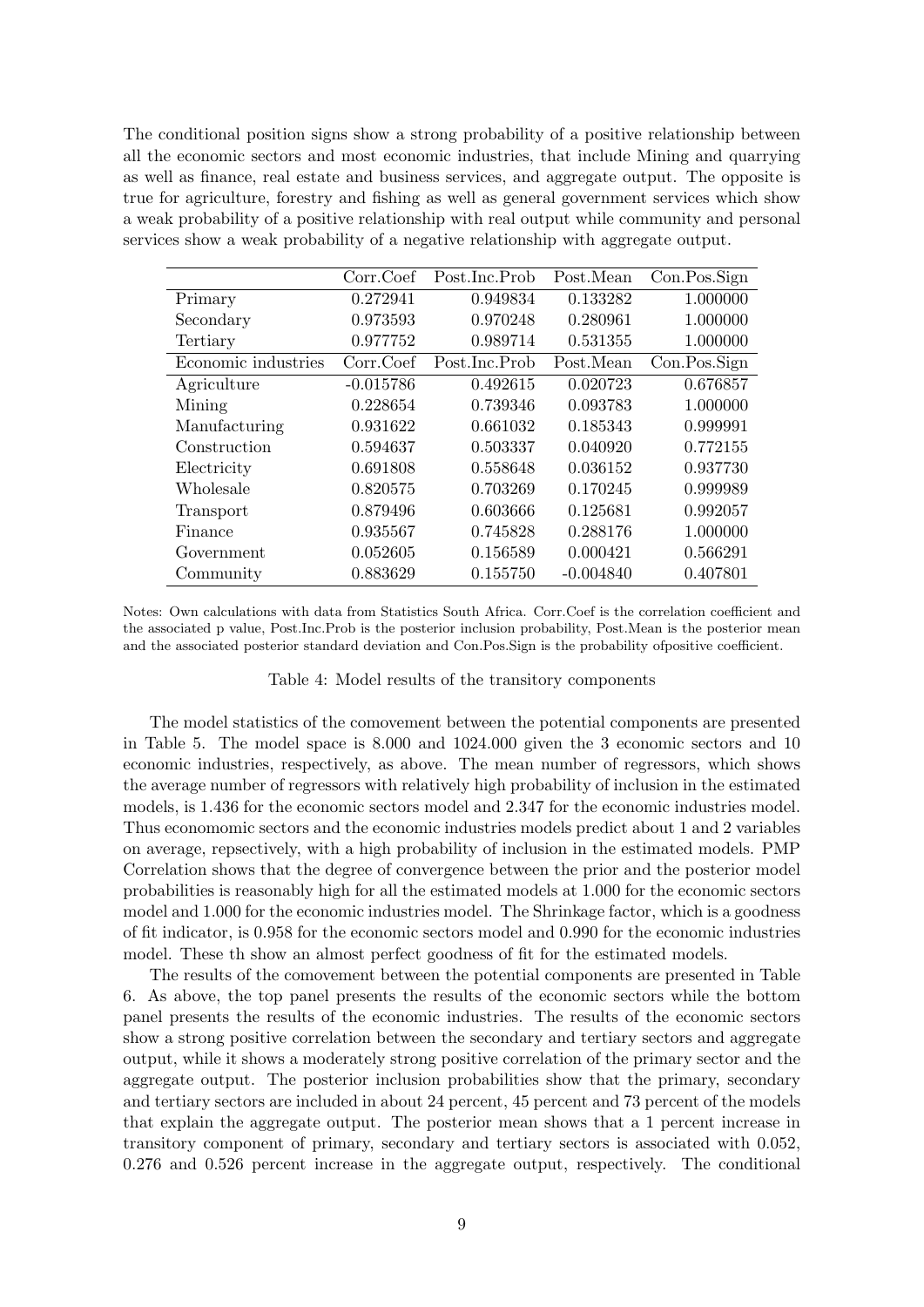|                        |          | Economic sectors Economic industries |
|------------------------|----------|--------------------------------------|
| Modelspace             | 8.000000 | 1024.000                             |
| Mean Regressors        | 1.436100 | 2.347000                             |
| <b>PMP</b> Correlation | 1.000000 | 0.999800                             |
| Shrinkage Factor       | 0.958300 | 0.990100                             |

Notes: Own calculations with data from Statistics South Africa. Model space measures the variable combinations in the estimated models. Mean Regressors are covariates with high probability of inclusion in the estimated models. PMP Correlation is the degree of convergence between the prior model probability and posterior model probability and Shrinkage Factor is the goodness of fit indicator of the estimated models.

#### Table 5: Model statistics of the potential components

position signs of all the main sectors are all 1.000, which show a 100 percent certainty of a positive relationship of the primary, secondary and tertiary sectors with the aggregate output. The results of the economic industries show a strong positive correlation between most of the industries with the aggregate output, in particular, manufacturing, wholesale, retail trade and accommodation, transport, storage and communication as well as finance, real estate and business services industries. Mining and quarrying show a weak correlation with the aggregate output and no correlation for general government services.

| Economic sectors    | Corr.Coef | Post.Inc.Prob | Post.Mean   | Con.Pos.Sign |
|---------------------|-----------|---------------|-------------|--------------|
| Primary             | 0.848833  | 0.245413      | 0.052158    | 1.000000     |
| Secondary           | 0.997679  | 0.459337      | 0.276078    | 1.000000     |
| Tertiary            | 0.999155  | 0.731306      | 0.526017    | 1.000000     |
| Economic industries | Corr.Coef | Post.Inc.Prob | Post.Mean   | Con.Pos.Sign |
| Agriculture         | 0.892463  | 0.072392      | 0.004913    | 0.564869     |
| Mining              | 0.243962  | 0.080459      | 0.009791    | 0.678383     |
| Manufacturing       | 0.985792  | 0.344458      | 0.176076    | 0.998035     |
| Construction        | 0.916374  | 0.214763      | 0.008148    | 0.612075     |
| Electricity         | 0.414224  | 0.124913      | 0.016345    | 0.769928     |
| Wholesale           | 0.995910  | 0.259539      | 0.167985    | 0.971214     |
| Transport           | 0.951896  | 0.198678      | 0.042639    | 0.940416     |
| Finance             | 0.988872  | 0.599542      | 0.424639    | 0.995030     |
| Government          | 0.094256  | 0.269600      | $-0.026341$ | 0.197834     |
| Community           | 0.971507  | 0.182689      | 0.086003    | 0.940013     |

Notes: Own calculations with data from Statistics South Africa. Corr.Coef is the correlation coefficient and the associated p value, Post.Inc.Prob is the posterior inclusion probability, Post.Mean is the posterior mean and the associated posterior standard deviation and Con.Pos.Sign is the probability ofpositive coefficient.

Table 6: Model results of the potential components

The posterior inclusion probabilities are generally low and show that only finance, real estate and business services industry are included in about 60 percent of models that explain the aggregate output. Agriculture, forestry and fishing and mining and quarrying are included in less about 10 percent of the models that explain the aggregate output. The posterior mean shows that a percentage point increase in the transitory component of finance, real estate and business services, manufacturing as well as wholesale, retail trade and accommodation lead to 0.42, 0.18 and 0.17 percent increase in the transitory component of the aggregate output. A similar increase in agriculture, forestry and fishing, construction, electricity, gas and water as well as general government services is associated with virtually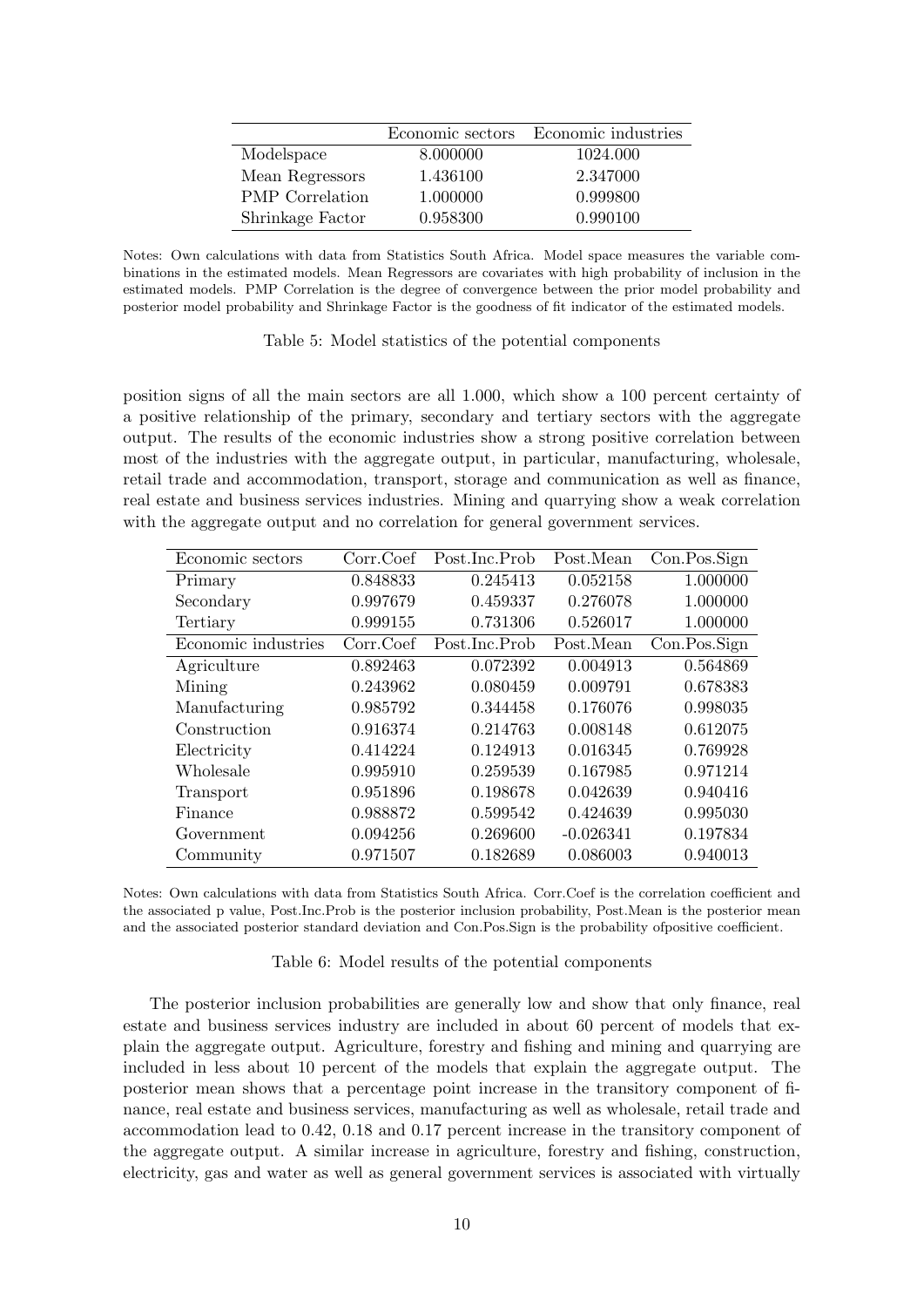no increase in aggregate output. The conditional position signs show a strong probability of a positive relationship between most economic industries and aggregate output, while the opposite is true for agriculture, forestry and fishing. General government services show a relatively strong probability of a negative relationship with aggregate output.

As discussed above, calibrating policy, investment and consumption decisions to economic fluctuations necessitates an understanding of how different industries behave relative to the economic cycle. This is because industries respond differently to economic fluctuations hence the comovement of different industries in the economy may be because they are driven, to a large extent, by common shocks. The results have provided evidence of a generally strong positive relationship between the transitory and potential components of the tertiary sector, in particularly, the finance, real estate and business services industry, while the opposite is true for the transitory and potential components of the primary sector, in particular, the agriculture, forestry and fishing industry. Contrary to the investment literature, there does not seem to be a clear distinction between the different economic industries by categories, such as the defensive, cyclical and sensitive industries. Consequently, the paper has enhanced the understanding of how the different economic sectors and economic industries behave relative to the economic cycle in quest to promote coherent sectoral and industry level policy formulation as well as investment and consumption decision making in the economy.

### Conclusion

This study examined the behaviour of disaggregated sectoral and industry output over the economic cycle in South Africa. aggregate output as well as sectoral and industry level output were decomposed into their transitory and permanent components. The transitory and potential components of the economic sectors and economic industries were then examined for their comovement with those of the total economy. The results of the transitory components show a strong positive comovement between all the economic sectors and aggregate output. They further show somewhat strong positive comovement of the Mining and quarrying, wholesale, retail trade and accommodation as well as finance, real estate and business services industries and aggregate output, while the opposite is true for general government services and community, social and personal services industries. The results of the potential components show a somewhat strong positive comovement between the tertiary sector and aggregate output while that of the primary and secondary sectors is weak. They further show a moderate positive comovement with the finance, real estate and business services industry while the comovement with the rest of the industries is weak. Contrary to the investment literature, there does not seem to be a clear distinction between the economic industries by categories, such as defensive, cyclical and sensitive industries. A weak comovement of general government services and community, social and personal services industries with aggregate output show a laissez faire approach to economic management by government.

### References

- Bartels, L. M. (1997). Specification Uncertainty and Model Averaging. American Journal of Political Science, 41(2):641–674.
- Baxter, M. (1994). Real Exchange Rates and Real Interest Differentials: Have We Missed the Business Cycle Relationship? Journal of Monetary Economics, 33(1):5–37.
- Baxter, M. and King, R. G. (1999). Measuring Business Cycles: Approximate Band Pass Filters for Economic Time Series. Review of Economics and Statistics, 81(4):575–593.